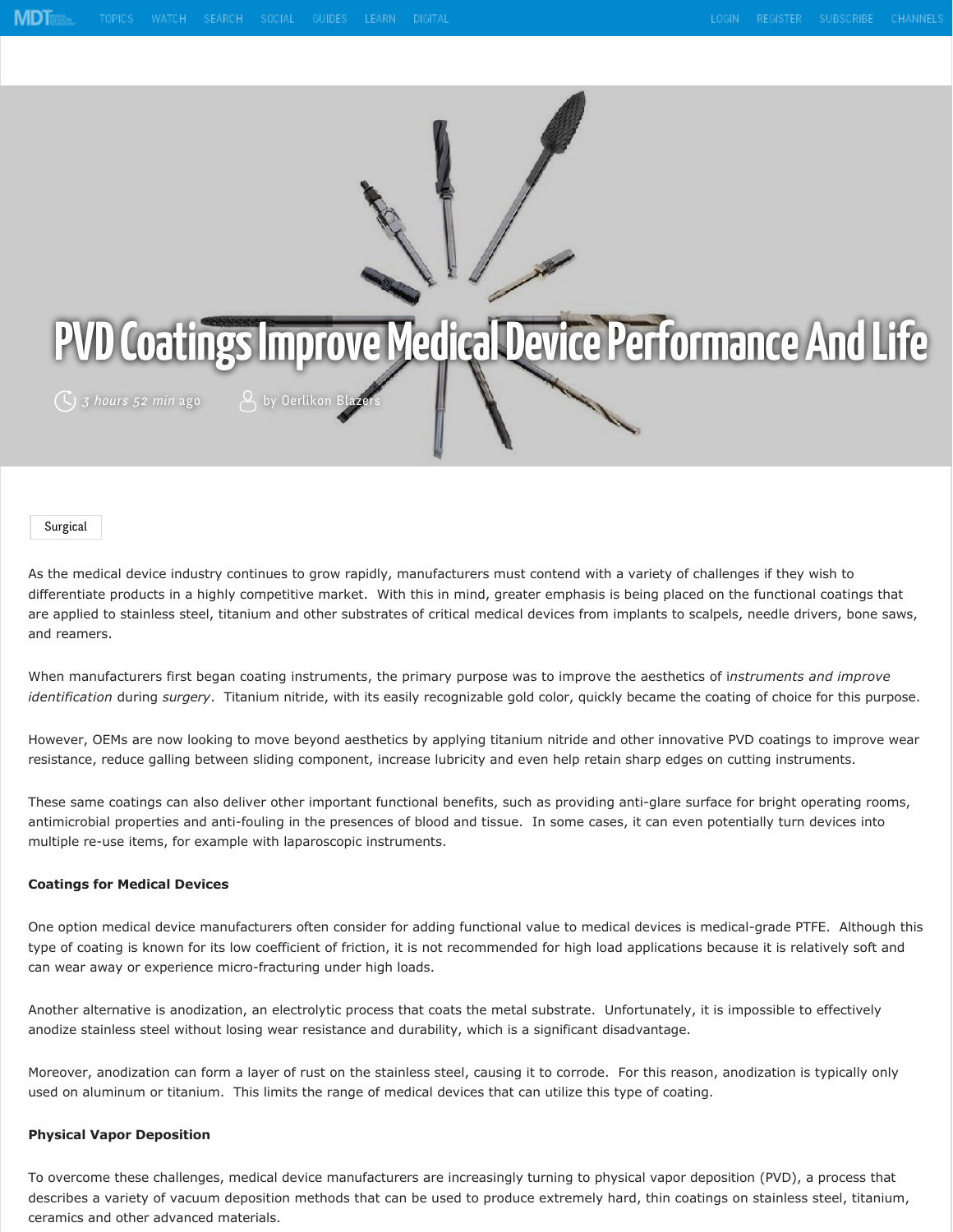These coatings provide a unique combination of extreme surface hardness, low friction coefficient and anti-corrosion properties. The coatings also have the advantage of being thin, typically 1-4 μm. This feature, in conjunction with close tolerancing, means that the component retains its form, fit and dimensions after coating without the need for re-machining.

Introduced into the medical device industry nearly 20 years ago, PVD coatings like titanium nitride (TiN) are extremely hard (2,200 to 2,400 Vickers) coatings that provide excellent wear resistance. However, despite its functional properties the first medical instruments used the coating as a decorative, high-end finish.

"Initially, the industry was looking for ways to differentiate instruments aesthetically and for identification purposes, and titanium nitride was as a solution for that. To this day, it is the highest volume PVD coating used in the medical device industry," explains Matt Thompson, Business Development Manager in North America with Oerlikon Balzers, a company that has been producing specialized PVD coatings for more than 70 years. The company offers coating services at more than 140 coating centers worldwide, including 16 locations throughout the United States.

Thompson adds that the orthopedic industry was the first medical segment to realize the functional strengths of PVD coatings, as applied to surgical instruments supplied with implants. The surgical instruments coated included items such as reamers, drills, taps and broaches.

Given its widespread use, titanium nitride is well established in the medical device industry. This is supported by a vast quantity of literature and testing that supports the bio-compatibility of the coating, and many precedents with the FDA.

As a result, other PVD coatings like diamond-like-carbon (DLC) and aluminum titanium nitride (AlTiN) have gained widespread acceptance – particularly for coating stainless steel. This is significant because there are few surface treatments that can be applied to stainless steel while still providing the desired functional properties.

"DLC coatings provide an ideal combination of low coefficient of friction like PTFE, but with the hardness of a ceramic," explains Thompson. "The coating has good functional properties, including excellent wear resistance, lubricity, corrosion resistance, anti-sticking and antifouling."

The DLC Coating even improves sharp edge retention of surgical instruments extending the service life of the instrument considerably. As an added benefit, cleaner cuts help surgical incisions heal more quickly, reducing patient recovery time.

In addition to its low coefficient of friction and wear resistance, PVD coatings may eliminate the need for lubrication, functioning even under dry running conditions. This is particularly useful for the pneumatic components of powered instruments such as surgical bone saws or for the implantation and removal of intramedullary nails.

Surgeons that must perform under the harsh glare of operating room lighting have also found PVD coatings useful for its anti-glare properties. For example, Oerlikon Balzers' BALINIT®DLC Medical and BALINIT® C (a WC/C ductile carbide carbon of the DLC family) are black or dark grey, enabling surgeons to work faster and with greater comfort in bright operating rooms.

### **Antimicrobial Properties**

Another important factor that device manufacturers must consider is whether the coating solution they choose contains antimicrobial properties. Invasive surgical instruments circumvent the body's natural lines of defense. Therefore, it is critical that instruments' surfaces are antimicrobial whenever possible to reduce the incidence of infection.

Oerlikon Balzers' titanium nitride (TiN-Ag) coatings, which are doped with silver and have a film thickness of approximately 2 μm, were specifically designed to address this issue and are one of the only types of coatings on today's market to offer this antimicrobial protection.

"Silver-doped titanium nitride is especially useful in trauma applications in which you've got a lot of open wounds," explains Thompson. "These may require medium- to short-term implantation of devices and, subsequently, are prone to a higher percentage of surgical site infections."

Using the bacterial log reduction test method, TiN-Ag has demonstrated high-antimicrobial efficiency with a Log 3 reduction with SA (staphylococcus aureus) and MRSA strain (methicillin-resistant staphylococcus aureus). Antimicrobial activity has also been confirmed by ASTM / JIS.

In addition, when tested using the cytotoxicity testing method (ISO 10993-5), TiN-Ag has shown no cytotoxic effect. Oerlikon Balzers' TiN-Ag coatings, in particular, are specially certified under the MEM Elution method, 72 hours (according to USFDA 21 CFR Part 58).